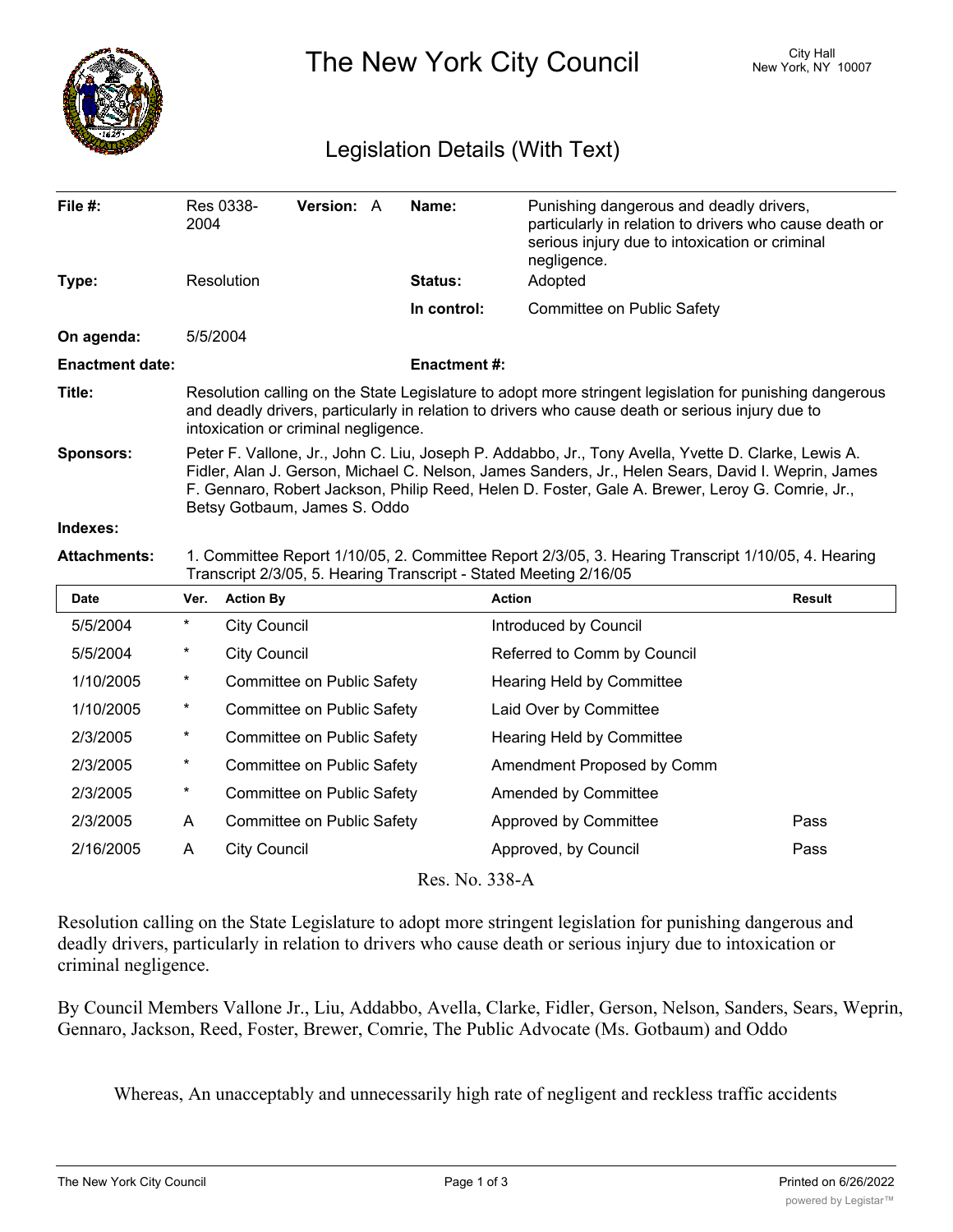continue to endanger the lives and property of law-abiding drivers and pedestrians in New York, despite recent successful efforts by the New York City Police Department to reduce the number of such accidents; and

Whereas, Adding to the difficulties encountered by law enforcement officials and prosecutors in effectively dealing with this problem, current New York state law categorizes many of these egregious offenses, including criminally negligent homicide, as class E felonies, which carry the lowest possible felony punishments; and

Whereas, The absence of appropriate penalties for harm caused by dangerous and deadly driving habits creates insufficient disincentive to deter would-be offenders; and

Whereas, In a recent tragic incident, a Queens driver who was Driving While Intoxicated (DWI) struck two underage boys, Angel Reyes and Vasean Alleyne, resulting in the death of the 11-year old boy and leaving the 12-year old boy hospitalized in critical condition; and

Whereas, Under the existing law proof of criminal negligence is required for a prosecution for vehicular assault or manslaughter, which means that intoxication alone is not sufficient to sustain a prosecution for these charges; additional factors, such as speeding or running a red light, are needed to demonstrate that an individual was negligent or reckless while operating a vehicle; and

Whereas, The effect of the current law is that a person can fatally injure or kill someone, and yet if the evidence does not appear to show negligence beyond DWI, the driver cannot be charged with a felony offense; and

Whereas, The existing law failed to hold responsible the Queens driver, John Wirta, for striking the young boys and killing one of them; Mr. Wirta, a 56-year-old repairman, was legally intoxicated, based upon a blood alcohol level of .13%, .05% above the legal limit to safely operate a vehicle; and Whereas, Commonsense legislation must be adopted that removes criminal negligence as a requirement for prosecution and thus permits a District Attorney to charge an individual with these crimes, thereby making drivers eligible for enhanced penalties, if serious injury or death results from the driver's intoxication; and